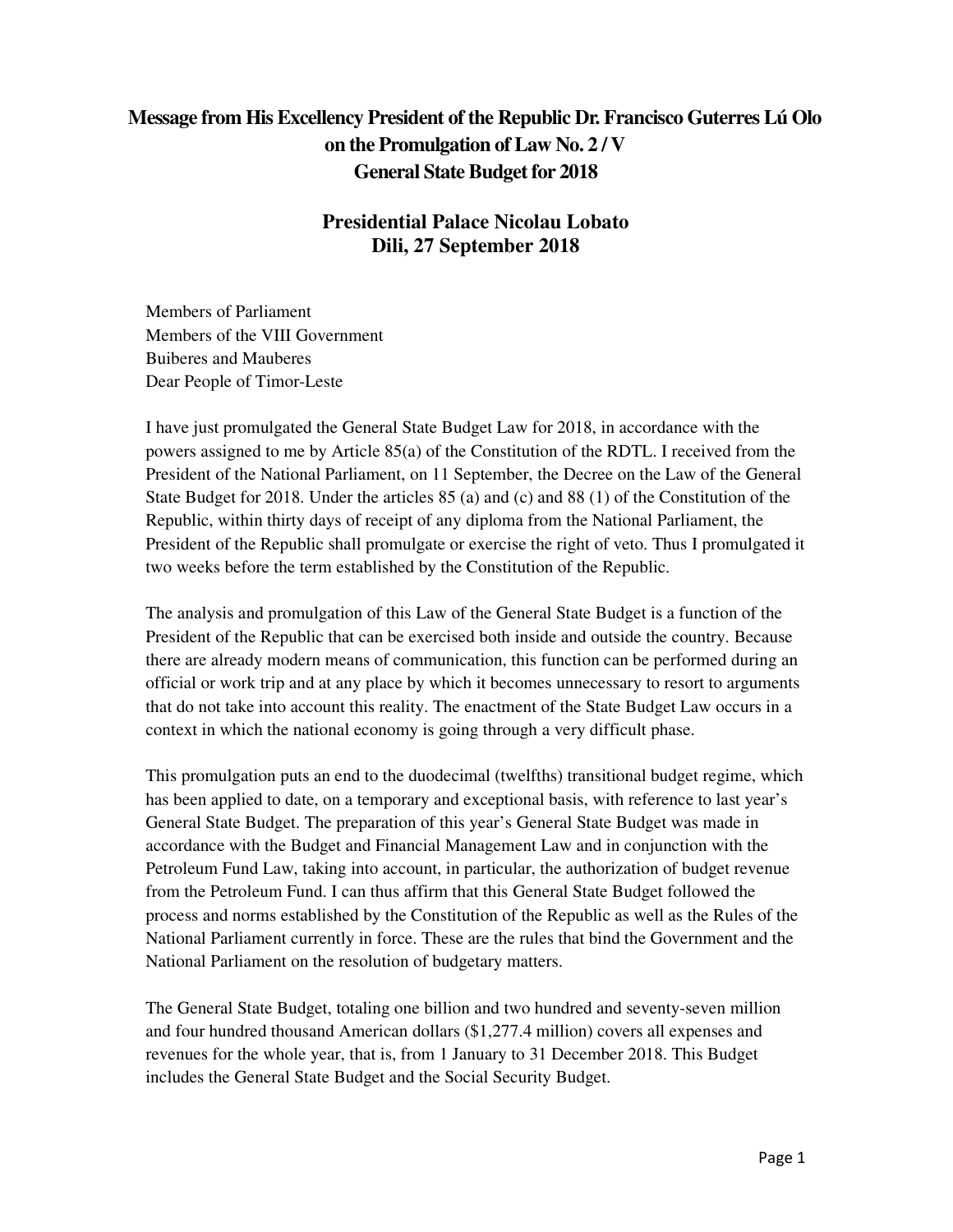I have enacted the General State Budget Law of 2018 for the following reasons:

- 1. From the analysis made, I concluded that there is no basis for a request for preventive oversight of its constitutionality and legality.
- 2. The 2018 General State Budget is intended to pay corporate debts so that such companies can create new jobs and increase its economic performance at a domestic level.
- 3. The 2018 General State Budget will allow the State to enter into the normal budgetary execution process, thus being able to fulfil its priority obligations, especially those related to vulnerable citizens groups, Veterans, Subsidy to Mothers, settlement of debts contracted with hospitals from other countries and with the companies supplying fuel for the generators.

I have promulgated based on the above reasons but I still believe that the General State Budget will have to face several current challenges because:

- 1. Our budget execution capacity is small and we have very little time left to execute it (a period of only three months). Any Budget must be executed at 100% for the law to be fulfilled. We are aware, however, that from 2012 to 2017 the average rate of budget implementation has not exceeded 79% and never reached 100%.
- 2. The 2018 General State Budget has allocated much higher amounts for the infrastructure sector while those for education and health are low. We continue to note that a high amount is allocated to the Tasi Mane project, although we are not yet sure what will happen to Greater Sunrise.
- 3. The 2018 General State Budget is very high. If the budget execution rate for the last three months is the same as that of the first eight months of this year under duodecimal regime, the overall amount of the 2018 General State Budget should be only one billion and one hundred million US \$ (1,100 million) .

If this overall amount were not exceeded, contrary to what we have been doing in recent years, transfers from the Petroleum Fund above the Estimated Sustainable Income would not be so high and the Fund's income would have a longer duration. We need to get used to spending more prudently. Let us therefore give away the spending practice of previous years. The Petroleum Fund is the only sovereign fund we have so we must ensure that it not only benefits the current generation but also future generations. It is our duty to ensure the necessary financial capacity for the State to meet the challenges of the future.

As President of the Republic, I would like to request the following:

- 1. That the Government acts rigorously in the execution of public spending, especially in this very short period of time that remains
- 2. That the macroeconomic forecasts are made according to reality and in connection with the economic structure. No sums should be used to justify a high budget whose implementation at 100% is not possible.